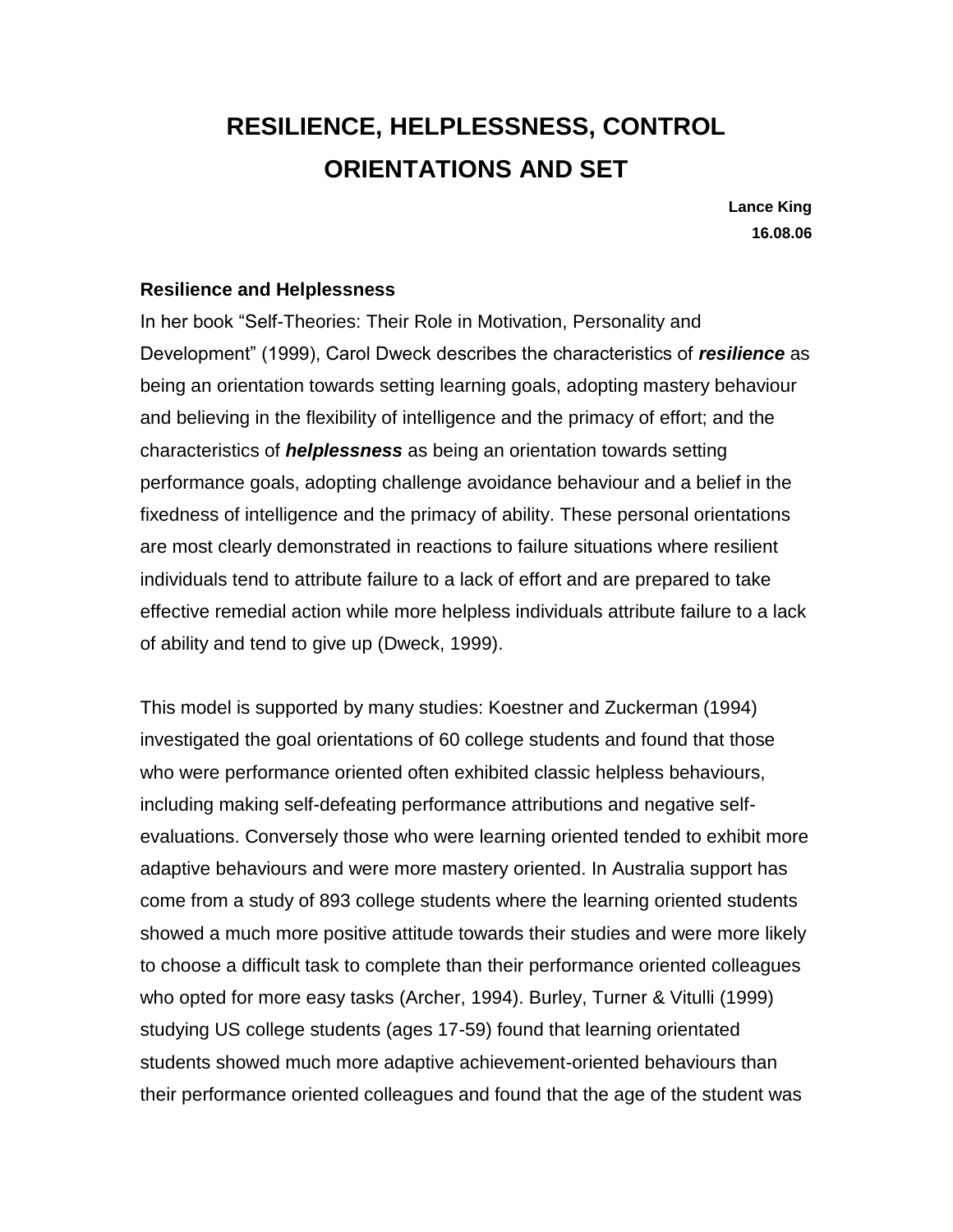a good predictor of their orientation with the older students being much more likely to be learning oriented in comparison with the more performance oriented younger students.

|                      | <b>RESILIENT</b><br><b>STUDENTS</b>                                                                                      | "HELPLESS"<br><b>STUDENTS</b>                                                                                                                 |
|----------------------|--------------------------------------------------------------------------------------------------------------------------|-----------------------------------------------------------------------------------------------------------------------------------------------|
| goals                | set learning goals -<br>learn in order to<br>understand                                                                  | set performance goals<br>- learn in order to get<br>"excellence" or an A<br>pass                                                              |
| tasks                | to test themselves, to<br>work towards mastery                                                                           | to gain approval or<br>avoid disapproval                                                                                                      |
| challenge            | seek out new<br>challenges                                                                                               | avoid new challenges                                                                                                                          |
| to achieve success   | believe effort is more<br>important than ability                                                                         | believe ability is more<br>important than effort                                                                                              |
| reaction to failure  | focus on the process,<br>find the problem,<br>change the process,<br>learn from their<br>mistakes, put in more<br>effort | blame themselves,<br>repeat the same<br>process or do even<br>less, give up                                                                   |
| view of intelligence | believe intelligence is<br>flexible and can be<br>developed and<br>improved - "the more I<br>learn, the smarter I get"   | believe intelligence is<br>fixed, unalterable with<br>a definite limit - "I can<br>learn new things but<br>my intelligence stays<br>the same" |

To summarise the existing research with respect to student behaviour:

"Students who feel confident, have a sense of agency and perceive meaning in their academic work will pursue learning goals" (Seifert, 2004, p.145).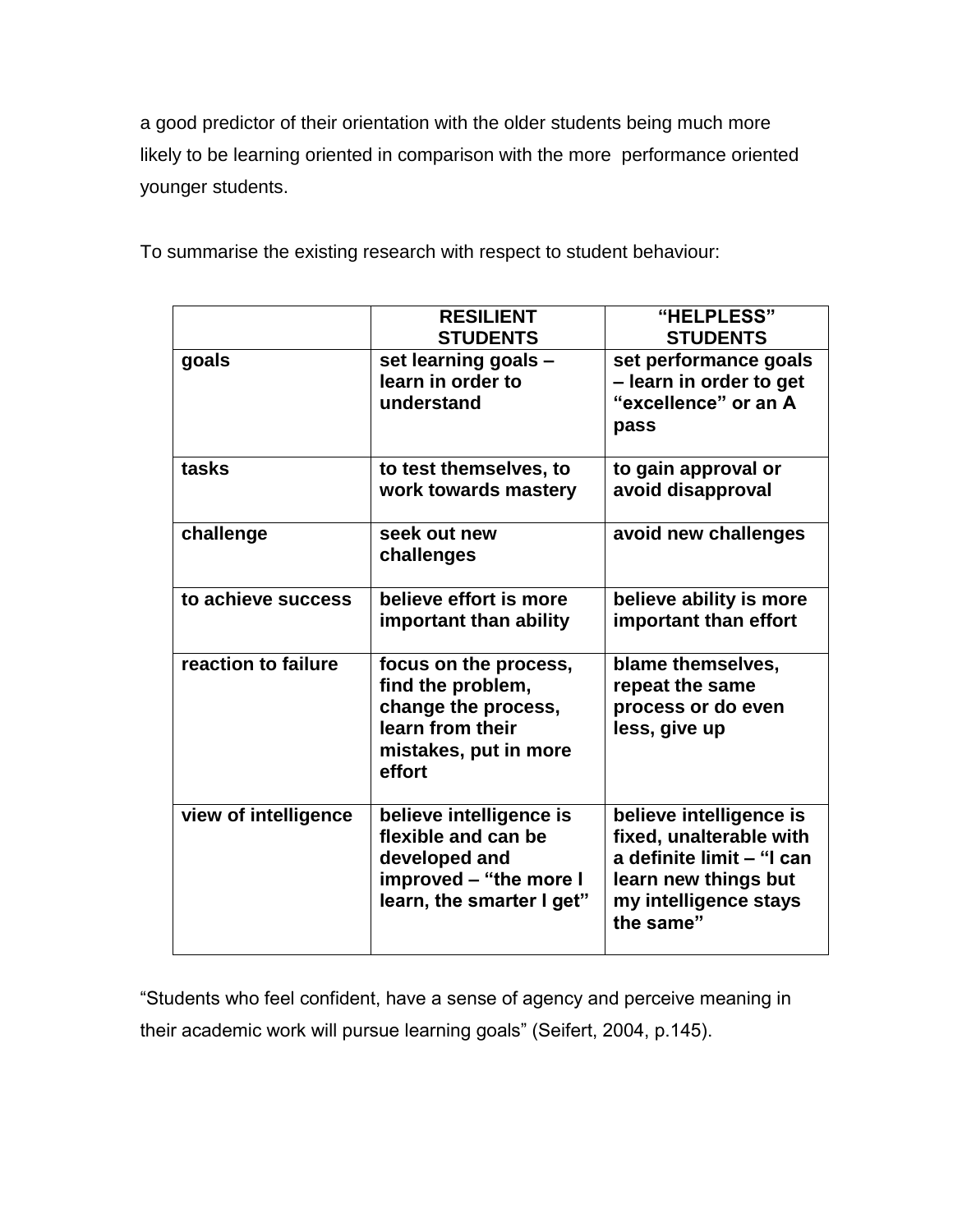This dichotomy of behaviour and belief between the two extremes of personal orientations is very clear but the questions remain:

can students learn to be resilient, and if so how?

And

- are there structures or systems that can be put in place in educational institutions to incline more students towards a resilient frame of mind?

## **Helplessness and Control**

In looking at the research it is clear that parallels can be drawn between the helplessness/resiliency model and ideas about control:

The learned helplessness paradigm (Seligman, 1975) suggests that when people believe they are powerless to control what happens to them, they become passive and restrictive in coping abilities. On the other hand, when individuals believe that events and outcomes are controllable, learned helplessness is avoided, and, instead, active attempts are made to overcome adversive situations (Luthar, 1991, p. 600).

The control that a person actually has or perceives that they have is cited often in the literature as the most significant determinant of helpless or resilient behaviour.

Gernigon, Fleurance & Reine showed that with junior high students learning a perceptual motor task "only a controllable situation ending in success contributes to the development of learned competence, and only an uncontrollable situation ending in failure induces learned helplessness" (2000, p.53).

"Experiences with uncontrollable events may lead to the expectation that future events will elude control, resulting in disruptions in motivation, emotion and learning – termed learned helplessness" (Peterson, 1995, p. 12).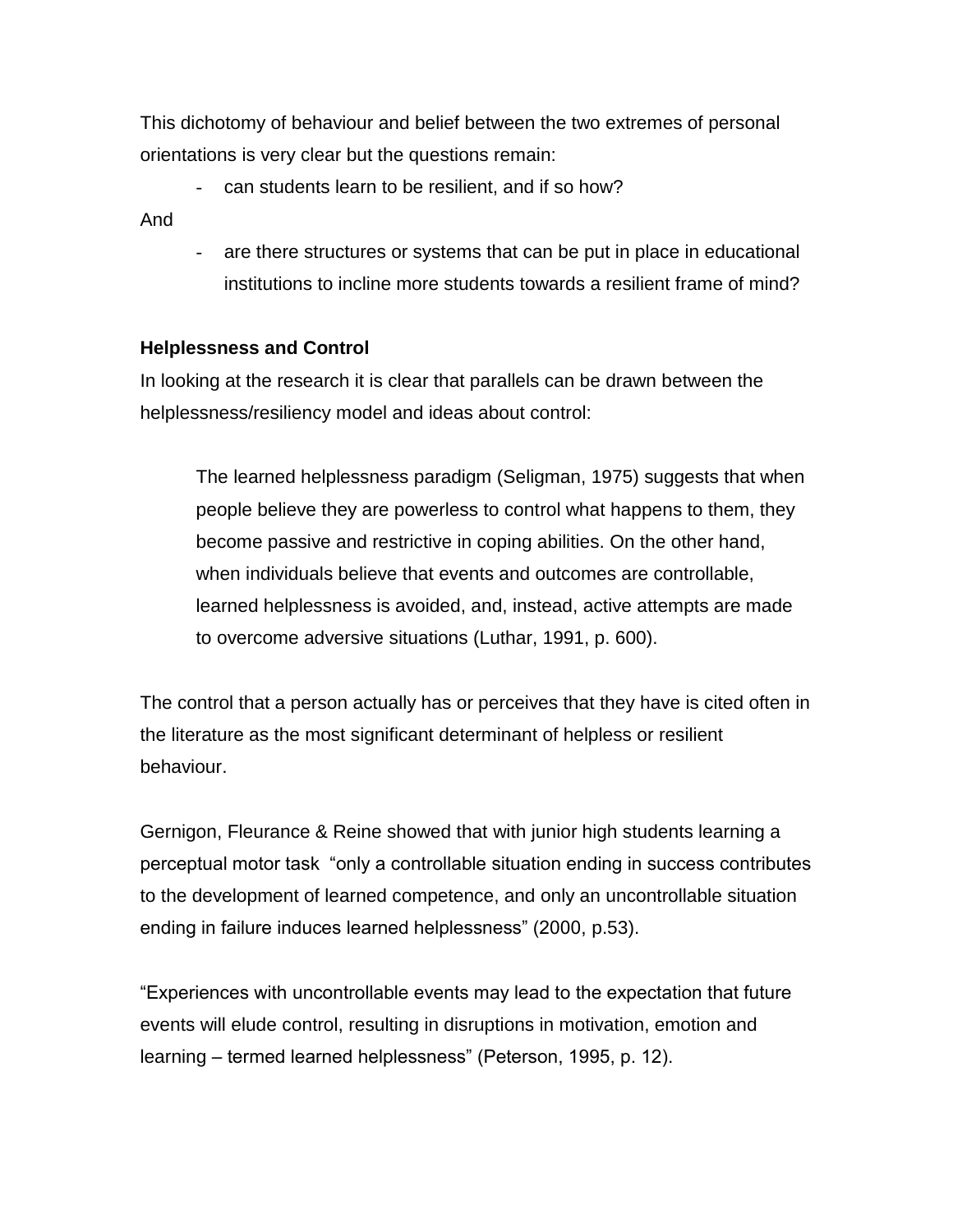"The expectation of non-contingency (between acts and outcomes) is the crucial determinant of the symptoms of learned helplessness"(Valas, 2001, p. 72)

Generalisation across these studies support the idea that the control the individual can exert or believes s/he can exert over any given situation is the critical pre-disposing factor for an orientation towards helplessness or resilience.

## **Expectation, Attribution and Control**

Firmin, Hwang, Copella and Clark (2004) found that  $1<sup>st</sup>$  year psychology students (from a private mid-western US university) who started an examination by attempting difficult questions first performed significantly poorer on the subsequent easy questions than their fellow students who started with the easy questions first; *even though the results showed that both groups had achieved as well as each other on the difficult questions*. This study highlights the point that it was the expectation of failure, not failure itself, that produced helplessness and the deterioration of academic performance.

Expectations of success or failure are related directly to attributions – the messages we give ourselves about the causes of events that we are involved in. Attributions generally have three dimensions – locus (does the cause originate within the individual?), stability (is the cause stable or changeable?), and controllability (can the individual influence the cause?). Students who attribute success and failure to internal, controllable causes are more likely to take action to produce positive outcomes and develop an expectation of success whereas students who attribute both success and failure to causes outside themselves over which they have no control are likely to feel helpless and to develop expectations of failure (Seifert, 2004).

In a study of 1430 high school dropouts in the USA, Suh & Suh (2006) analysed the characteristics of those who went on to gain university degrees and found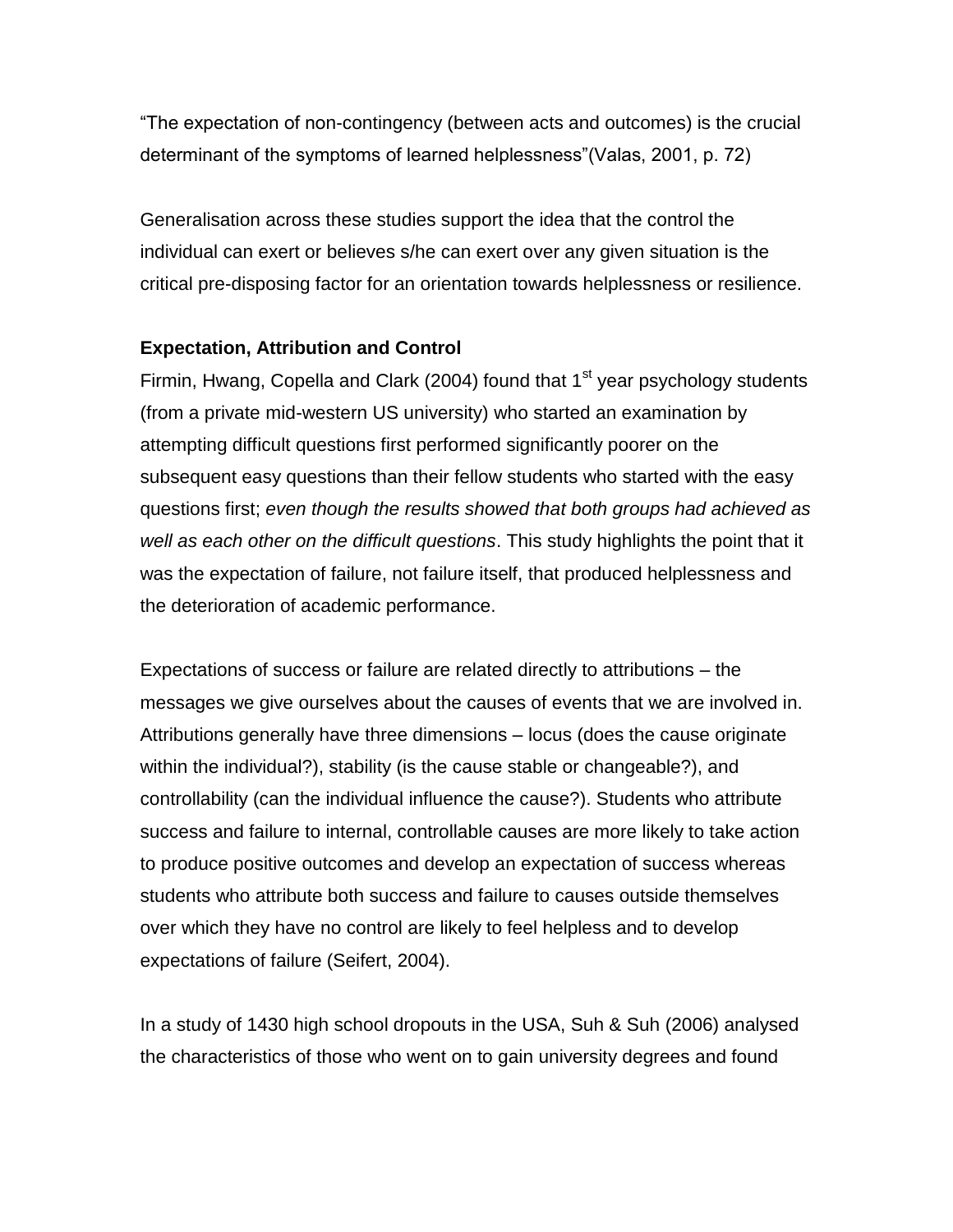that the three most prominent factors associated with degree attainment were academic aspiration, organisational skill and (internal) locus of control.

In research into distance education Morris and Wu (2005) found that the combined presence of the two factors of available financial aid and an internal locus of control enabled them to predict completion likelihood (and consequently the likelihood of "dropping out") for individuals with a 74.5% accuracy.

In the educational context, locus of control is revealed through the attributions we make for our successes and failures at school tasks. If someone believes they have some control over their task outcomes they are more likely to persevere, put in effort, learn from mistakes and take action to produce the result they want. But what are the factors that produce an internal locus of control?

#### **Success, Failure and Control**

Interestingly enough there is some research to suggest that (American students at least) believe that their lives are more and more controlled by outside forces. Twenge, Zhang & Im (2004) report that "the average college student in 2002 had a more external locus of control than 80% of college students in the early 1960s" (p. 308). And given the events of 11/9 2001, it is, I guess, not surprising that there have been generalisations in attributions made across the (USA) community which have resulted in increased belief that events are out of the control of the average person. Unfortunately, as Tweng et al. report, "the implications are uniformly negative, as externality is correlated with poor school achievement, helplessness, ineffective stress management, decreased selfcontrol, and depression" (p. 309).

From the research presented here it would seem that the necessary conditions for increasing a student's internality would be for them to 1) have some experience of taking control of their own learning, 2) gain some success from doing so and 3) notice the connection. This would theoretically then lead to the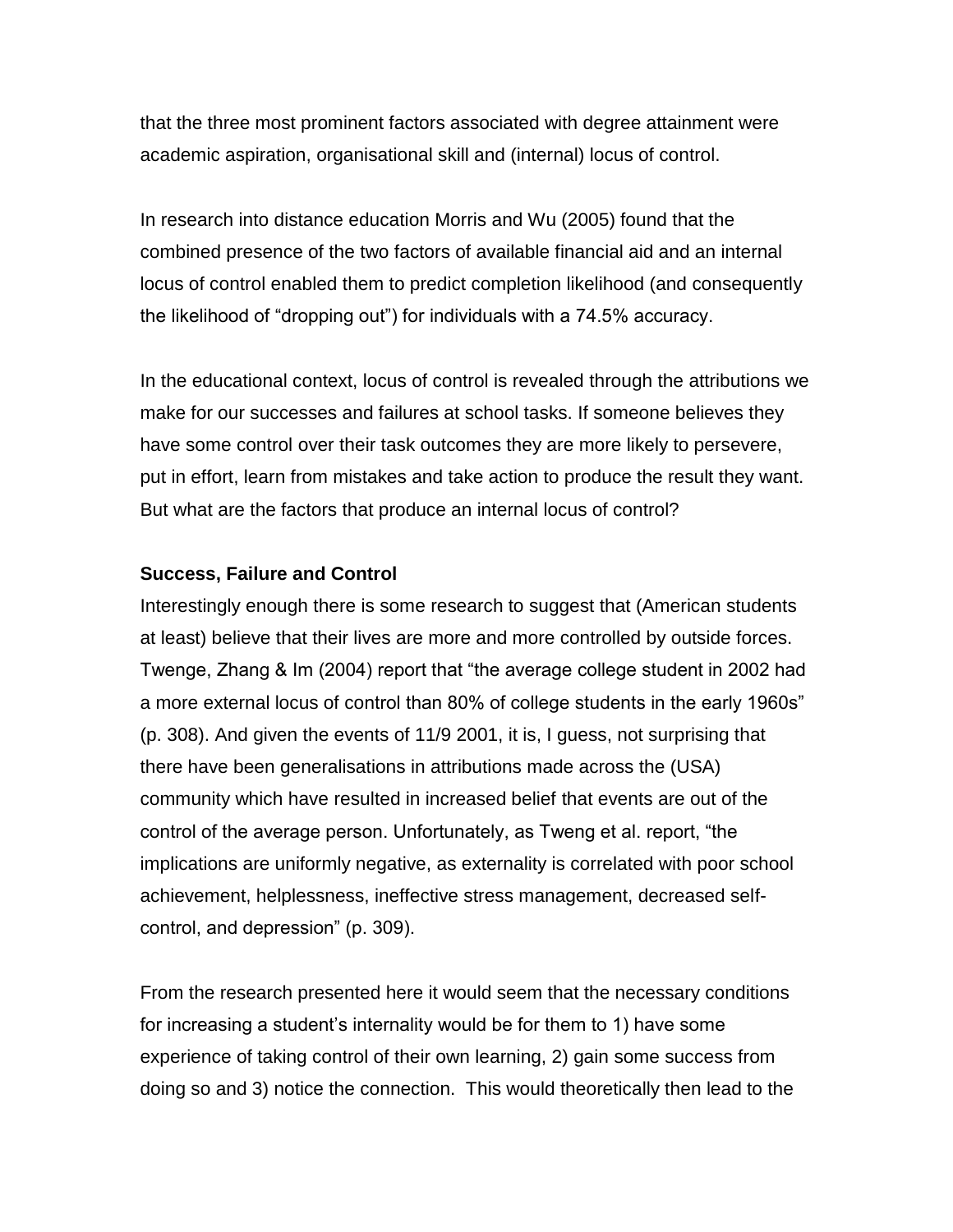student building up more personal attributions of successful control, more expectation of academic success and would lead to more successful, and more effective learning.

A study of Chinese and Korean students bears this out – "…students with higher academic grades scored higher on internality and lower on externality" (Park & Kim, 1998, p. 191) and also honour students were found to be more likely to attribute their success to effort and were less likely to attribute any failure to a lack of ability than were the students on "academic probation" (p.191).

This idea is also supported by an USA study of first year university students which reported that those students "who entered university with lower scores on the locus of control scale (internals) obtained significantly higher GPAs than those who scored higher (externals) on the same scale" (Gifford, Briceno-Perriot & Mianzo, 2006, p. 19). *[GPA = students' grade point averages across all subjects at the end of their first year of university study]*

Also conversely if students are immersed in learning situations in which they have little or no control over their own learning one might expect to increase externality and decrease effectiveness as shown by Chaput De Saintongue & Dunn (1998) - "Learning environments where adverse events are perceived as being pervasive and inalterable will prevent the development of the autonomous learner and impair student achievement" (p. 583).

These differences in academic success may be attributable to the different reactions to stress between internally and externally oriented students - Wolk and Bloom (1978) reported that more internal students found high stress and time constraints facilitated their task performance but the same pressures were debilitating effects for the more external students, and a 1991 study of 144 high risk adolescents showed that in comparison to children with an internal locus of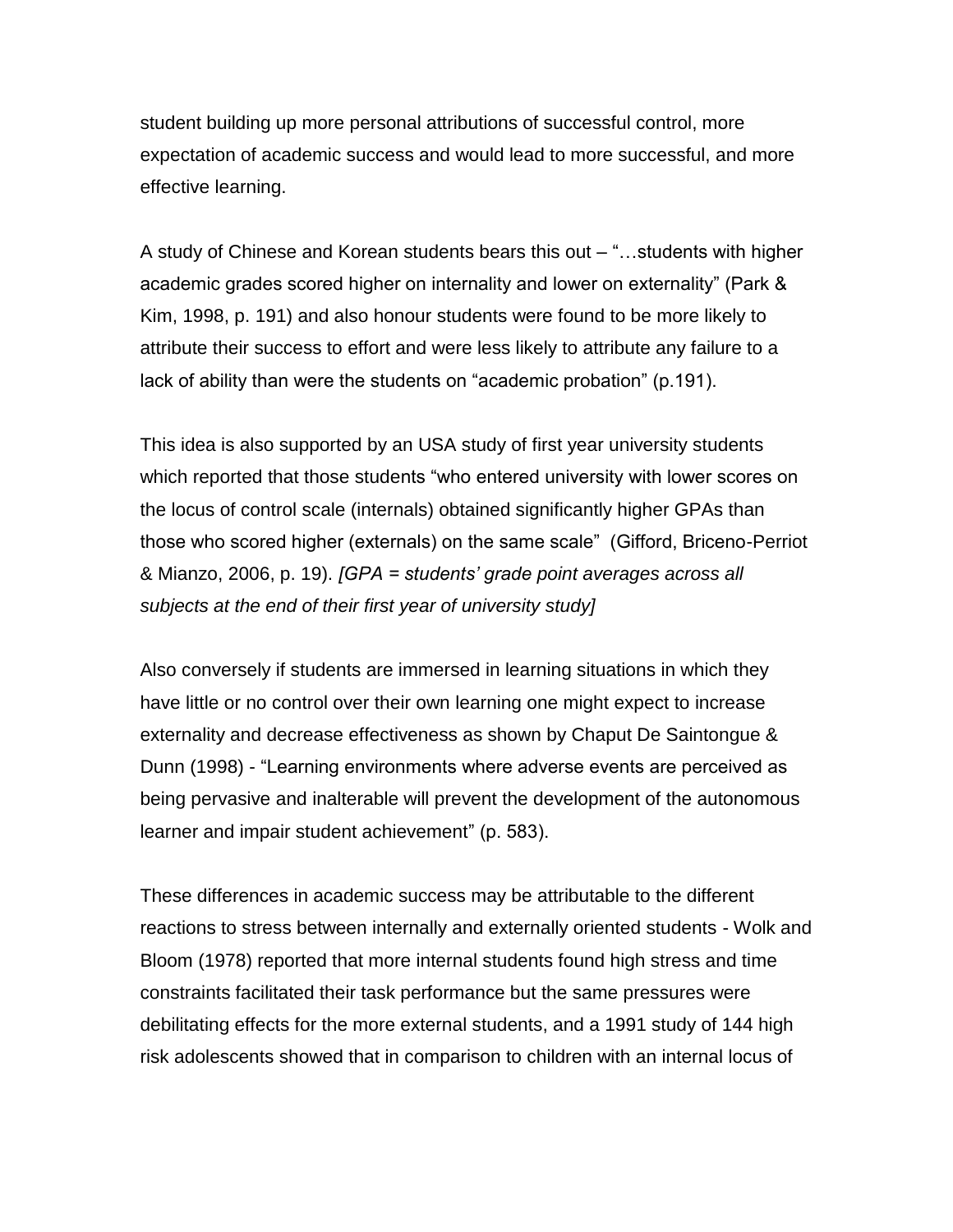control, those with an external orientation showed greater declines in functioning with increasing stress levels (Luther, 1991).

# **Teaching Strategies and Control**

Helping students to become more internally control oriented would appear from the evidence here to be a high effect strategy for improving academic success.

In order to help students to gain a more internal locus of control the first requirement for the teacher/tutor/lecturer is to give more of the control of the teaching/learning interface to the students. One way to facilitate this process is for the teacher to adopt more "student centred" rather than traditional "teacher centred" approaches to learning. The keys to student centred learning according to Biggs (1999) are:

- reliance upon active rather than passive learning
- increased responsibility, accountability and autonomy of the learner
- interdependence between teacher and learner (as opposed to complete dependence or independence)
- mutual respect and a reflexive approach to teaching and learning
- and a commitment by both parties to consult about all aspects of the teaching learning process.

Such approaches which focus on supporting the autonomy of the student have long been shown to increase involvement and intrinsic motivation of the student. As Reeve, Jang, Carrell, Jeon & Barch (2004), found in a study of 20 teachers from two mid-western high school in the USA where who were trained in "autonomy supportive" behaviours, the teachers "……were able to teach and motivate their students in more autonomy supportive ways. We also found that the more teachers used autonomy supportive instructional behaviours, the more engagement their students showed" (p.165). Also from the USA, Filak and Sheldon (2003) showed that "the autonomy supportiveness of teachers has been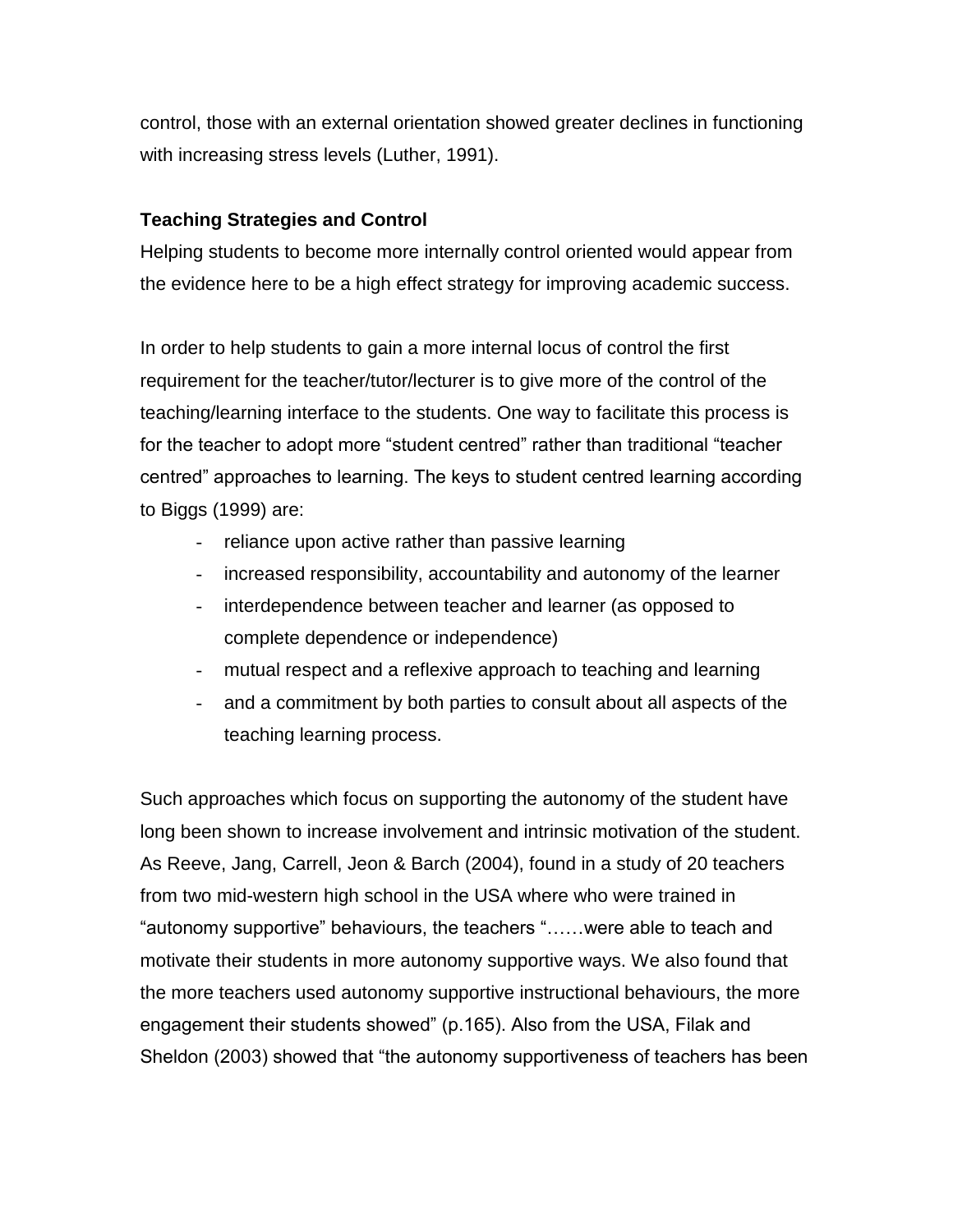shown to very important for maximal learning, growth and creativity of students" (p. 236).

Student autonomy can only occur if students gain some control over their own learning process.

According to Martin and Marsh of the University of Western Sydney: Students also develop a sense of control when they see that they are able to make choices and decisions in class that affect the way work is done. One way to do this is to provide students with choices over class objectives, assessment tasks, criteria for assessment, and due dates for work assigned (2003, p. 36).

# **SET and Control**

Another way to give students more control in the classroom is to engage them with the process of SET – the student evaluation of teaching.

SET is an instrument designed to assess quality - the quality of teaching. As long as two preconditions are met:

- anonymity the teacher cannot identify any individual student and
- confidentiality the results are confidential to the teacher

then SET creates the perfect learning loop for both teachers and students. Students become empowered with the ability to have some influence over the teaching process and teachers become empowered with the ability to continually improve the effectiveness of their teaching which improves the effectiveness of the student"s learning and so on.

The process of SET is in itself a process of providing for student influence and autonomy with the "students motivation to participate…impacted significantly by their expectation that they will be able to provide meaningful feedback" - Chen & Hoshower, (2003, p. 84). As long as students have evidence that their feedback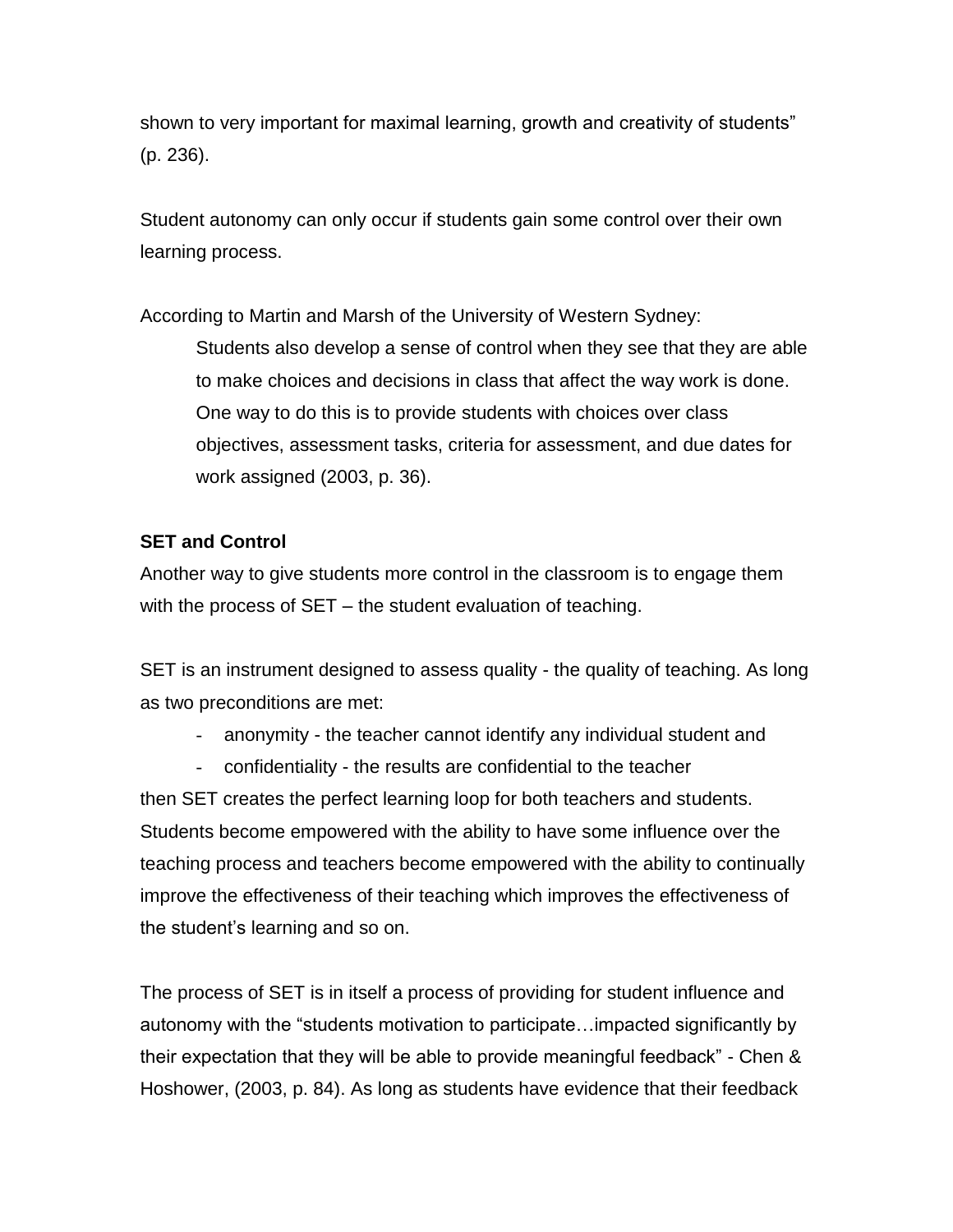is being used to improve the course then the SET process itself will help students to become more internal in their control orientations by showing them that they can have influence over their own teaching/learning interface. One way cited in Chen & Hoshower to achieve this is to "require every instructor to cite on the course syllabus one recent example of how student evaluations have helped improve this particular course or have helped the instructor to improve his or her teaching" (p. 84). Following on from this it would come as no surprise that "students who believe that their feedback on evaluations will improve teaching, or the course, or both, should be highly motivated to provide such feedback" (p.84).

But is that motivation, and/or the grades or scores given to individual teachers dependent on the control orientation of the student? One would expect the more internally oriented students to be more willing to take part in SET and to be more thorough in their answers and maybe more constructive in their criticism of tutors but as most SETs do not offer an element of choice this is hard to gauge. In looking at the grades awarded by students to tutors, Rich and Bush (1978) looked for congruence between high and low faculty control style in teaching and internal and external student control style in orientation. They found that "…students identified as having an internal locus of control who experience low faculty control style will yield more favourable student evaluations of instruction, similarly, a high controlling instructional style will yield more favourable ratings from externally controlled students" (p. 196-7).

In a similar more recent study Grimes, Millea & Woodruff (2004) propose that "the degree to which students do not accept personal responsibility for their performance and grades significantly affects their overall evaluation of teaching effectiveness and course satisfaction" (p.130). In other words they are suggesting that more internally oriented students are more likely to use successful study strategies, cope better with stress and achieve higher grades and so award higher evaluations of teachers than externally oriented students who are more likely to study badly, cope poorly, receive low grades and blame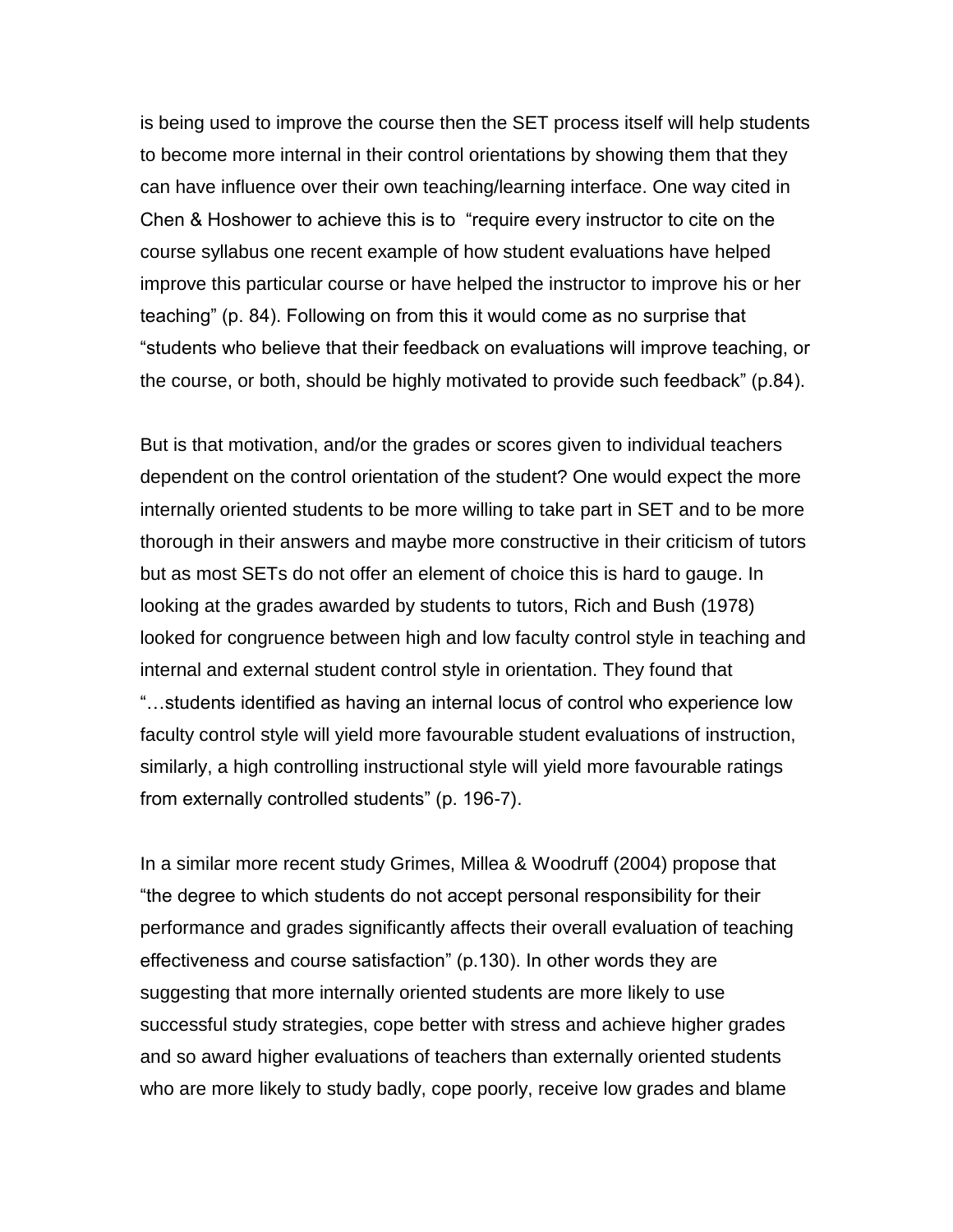the whole problem on the teacher! This view was borne out by their study which showed that "more internally oriented students had a greater probability of assigning above average evaluation marks with respect to instructor performance whereas more externally oriented students had a greater probability of assigning average and below average instructor evaluation marks" (p. 129).

So is this anything new? Internally oriented students take responsibility for their own learning, earn better grades and give good SETs to teachers. But are SETs themselves a good mechanism for increasing the internal control orientation of students? Filak and Sheldon (2003) in a study of 1,269 undergraduates concluded that "students" feelings of competence and autonomy were significant predictors of both teacher and course evaluations" (p. 244) which would seem to suggest that the teachers who allowed more for the development of control by students scored consistently higher than other teachers, independent of the control orientation of the student.

#### **Conclusion**

Establishing some control over ones own learning would appear to be a critical factor in both avoiding helplessness in an academically challenging situation and achieving consistent success. The development of an internal locus of control with respect to learning is predicated upon the student experiencing control or autonomy with respect to some of the parameters of learning. One area that teachers/tutors/lecturers can allow students to have influence over is in delivery methods in the classroom. One mechanism to achieve this is through the Student Evaluation of Teaching. By using SET on a regular basis, and being willing to change teaching method to suit the learning of the student, teachers can demonstrate to students the efficacy of good quality feedback in improving teaching and learning and on the success of that learning for the student. This mechanism will also demonstrate to the student the advantages of using influence and taking control of some of the parameters of learning. This should in turn increase the internality of the student"s locus of control which will lead to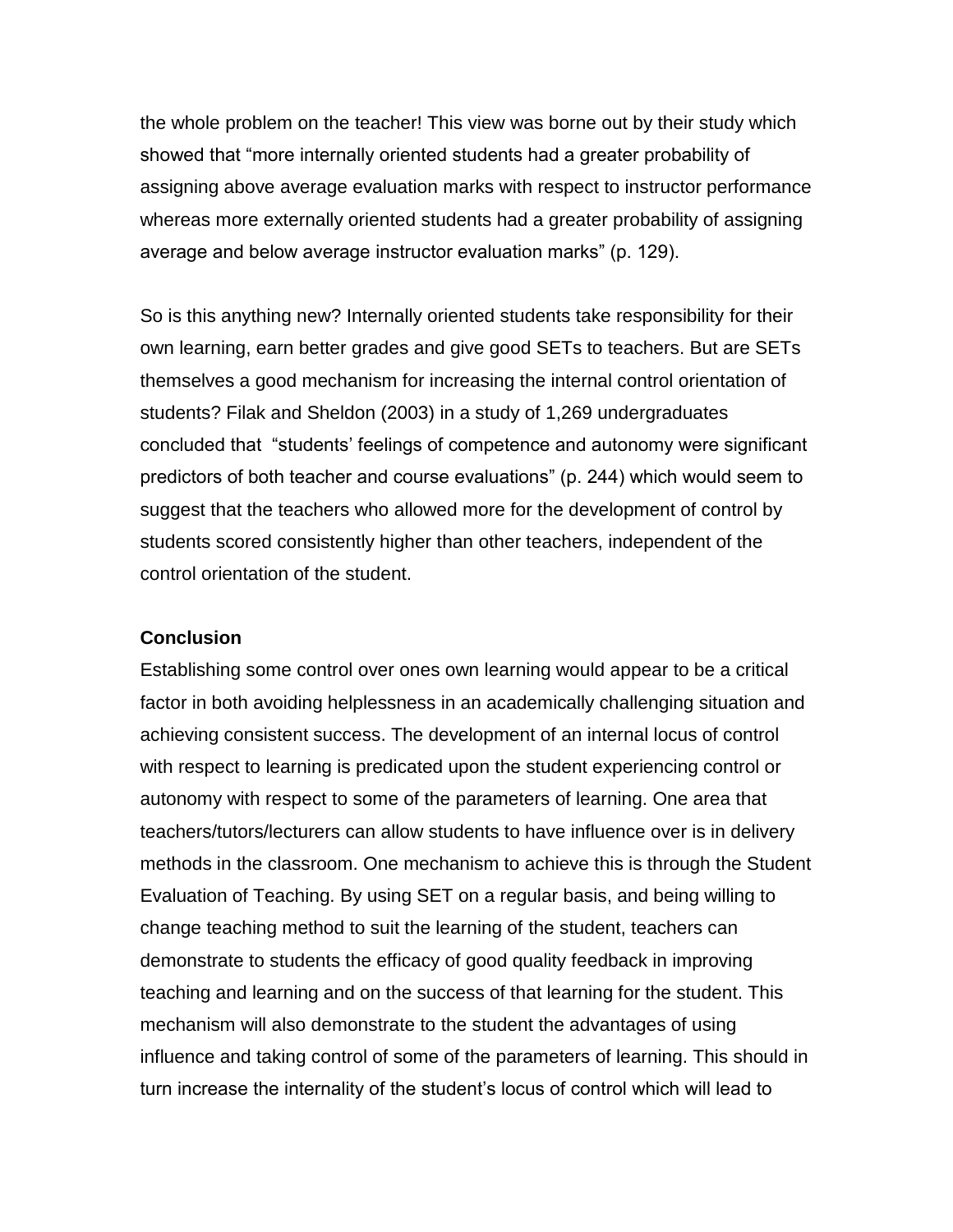more successful learning. The consequences for the teacher will be more efficient delivery methods, more academic success for their students and better evaluations.

A win-win situation.

### **Future Directions**

The author was not able to locate any papers which seek to explore the influence of the use of SET on the development of control orientations in students. This indicates a good area for future study.

Lance King

#### **REFERENCES**

Archer, J. (1994). Achievement goals as a measure of motivation in university students. *Contemporary Educational Psychology, 19,* 430-446.

Burley, R. C., Turner, L. A., & Vitulli, W. F. (1999). The relationship between goal orientation and age among adolescents and adults. *The Journal of Genetic Psychology, 160,* 84-89.

Biggs, J. B. (1999). *Teaching for quality learning at university: What the student does.* Philadelphia: Open University Press.

Chaput De Saintongue, D. M., & Dunn, D. M. (1998). The helpless learner: A pilot study in clinical students. *Medical Teacher, 20*(6), 583-587.

Chen, Y., & Hoshower, L. B. (2003). Student evaluation of teaching effectiveness: an assessment of student perception and motivation. *Assessment & Evaluation in Higher Education, 28*(1), 71-86.

Dweck, C. S. (1999). *Self Theories: Their role in motivation, personality, and development.* Philadelphia: Psychology Press.

Filak, V. F., & Sheldon, K. M. (2003). Student psychological need satisfaction and college teacher-course evaluations. *Educational Psychology, 23*(3), 235-247.

Firmin, M., Hwang, C., Copella, M., & Clark, S. (2004). Learned helplessness: the effect of failure on test-taking. *Education, 124*(4), 688-674.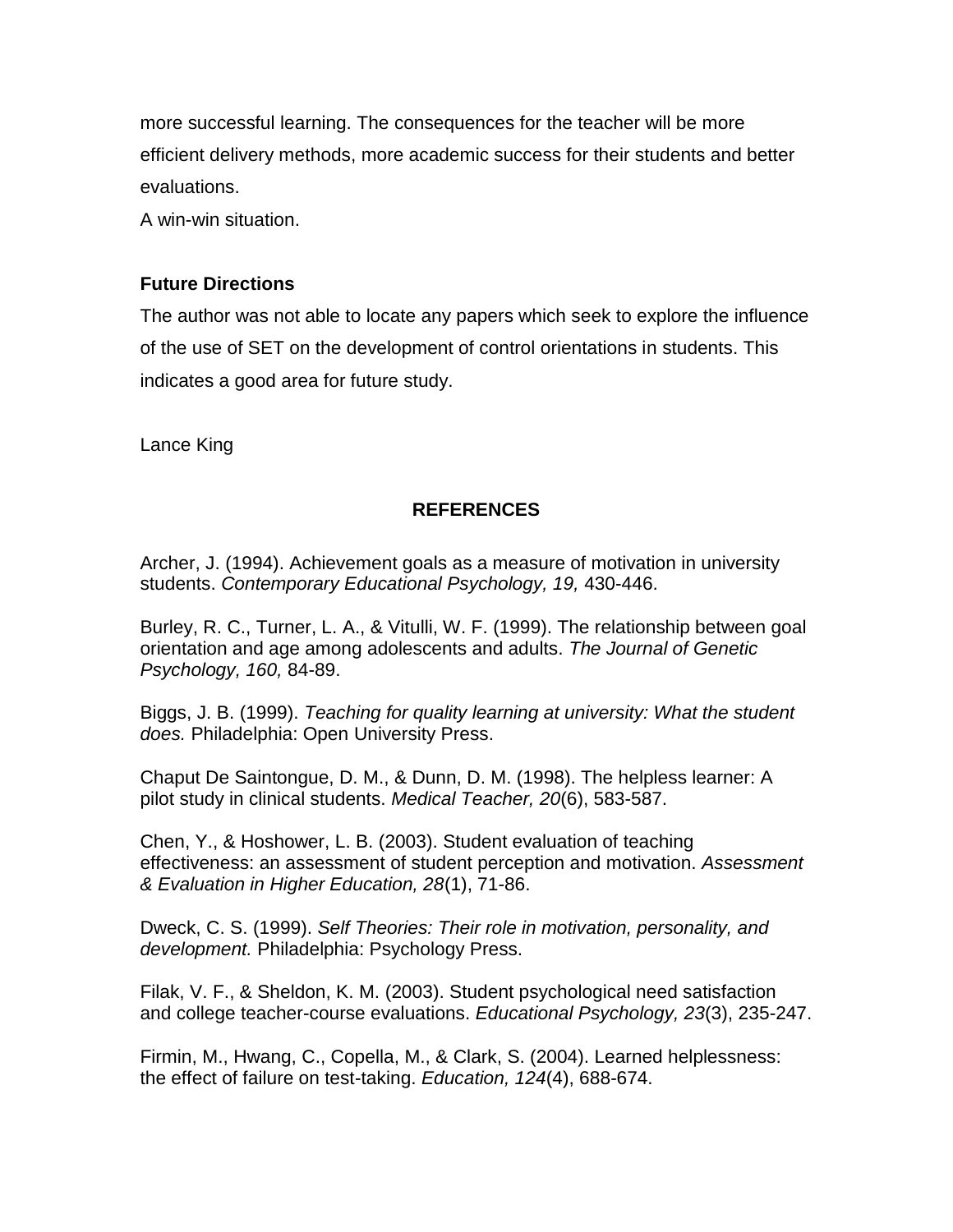Gernigon, C., Fleurance, P., & Reine, B. (2000). Effects of uncontrollability and failure on the development of learned helplessness in perceptual-motor tasks. *Research Quarterly for Exercise and Sport, 71*(1), 44-55.

Gifford, D. D., Briceno-Perriot, J., & Mizano, F. (2006). Locus of control: Academic achievement and retention in a sample of university first-year students. *Journal of College Admission 191*, 18-25.

Grimes, P. W., Millea, M. J., & Woodruff, T. W. (2004). Grades – who"s to blame? Student evaluation of teaching and locus of control. *Journal of Economic Education, 35*(2), 129-147.

Koestner, R., & Zuckerman, M. (1994). Causality orientations, failure and achievement. *Journal of Personality, 62,* 321-345.

Lea, S. J., Stephenson, D., & Troy, J. (2003). Higher education students" attitudes to student-centred learning: beyond "educational bulimia"? *Studies in Higher Education, 28*(3), 321-334.

Luthar, S. S. (1991). Vulnerability and resilience: A study of high risk adolescents. *Child Development, 62,* 600-616.

Martin, A. J., & Marsh, H. W. (2003). Fear of failure: Friend or foe?. *Australian Psychologist, 38*(1), 31-38.

Morris, L. V., Wu, S., & Finnegan, C. L. (2005). Predicting retention in online general education courses. *The American Journal of Distance Education, 19*(1). 23-36.

Park, Y-S., & Kim, U. (1998). Locus of control, attributional style, and academic achievement: Comparative analysis of Korean, Korean-Chinese, and Chinese students. *Asian Journal of Social Psychology, 1,* 191-208.

Peterson, C. (1995). *Learned helplessness: A theory for the age of personal control.* New York: Oxford University Press.

Reeve, J., Jang, H., Carrell, D., Jeon, S., & Barch, J. (2004). Enhancing students" engagement by increasing teachers" autonomy support. *Motivation and Emotion, 28*(2), 147-169

Rich, H. L., & Bush, A. J. (1978). An investigation of the joint influence of faculty control and student locus of reinforcement on instructional evaluation. *Journal of Educational Research 71*(4), 194-198.

Seifert, T. L. (2004). Understanding student motivation. *Educational Research, 46(*2), 137-149.